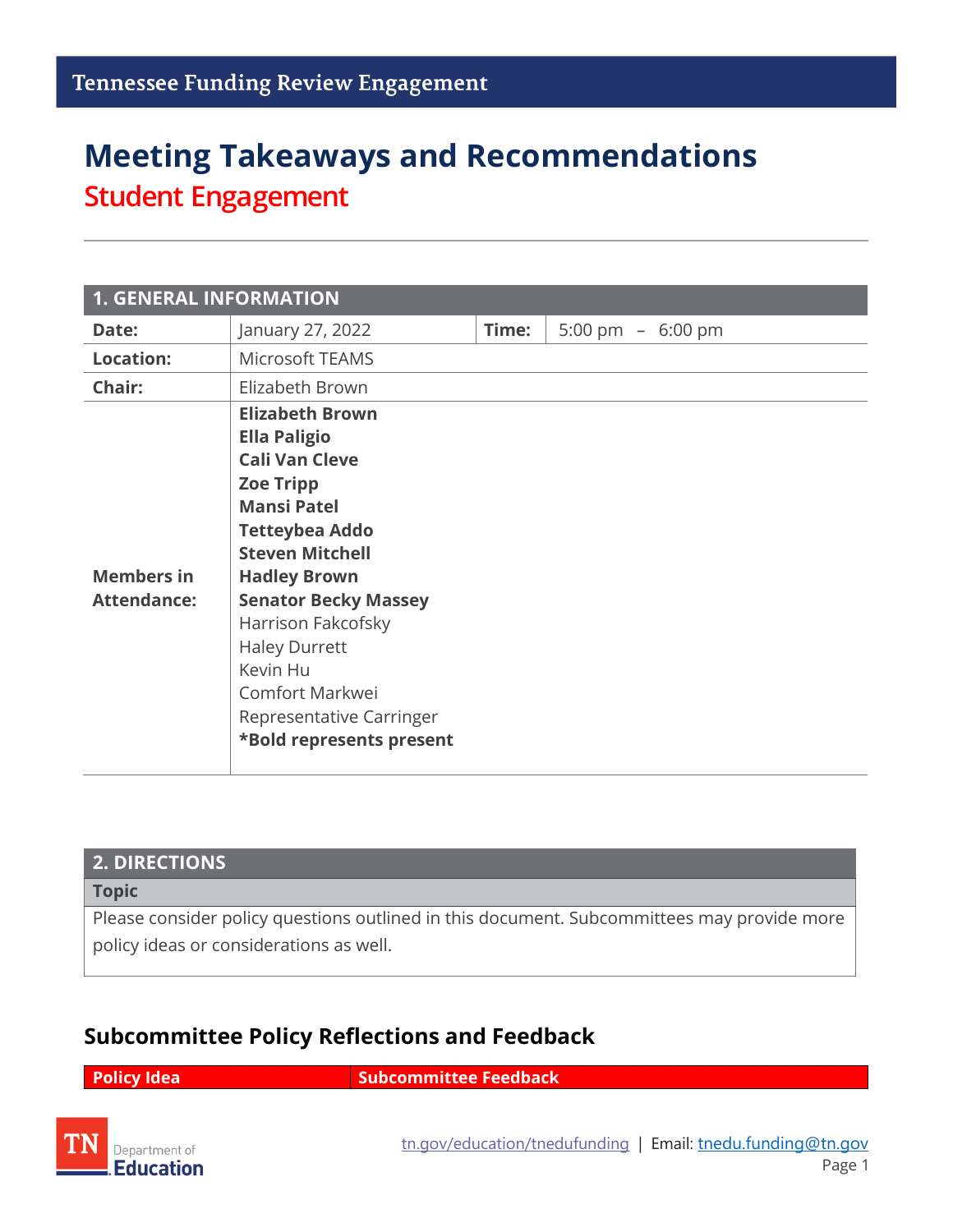## **Tennessee Funding Review Engagement**

| <b>Policy: Definition of</b>          | <b>Current: Direct Certification</b>                                                                                               |  |  |
|---------------------------------------|------------------------------------------------------------------------------------------------------------------------------------|--|--|
| <b>Economically Disadvantaged</b>     | Subcommittee discussed definition of economically                                                                                  |  |  |
|                                       | disadvantaged and concentration of poverty. Discussion included                                                                    |  |  |
|                                       | research about Pennsylvania and North Carolina. They both use a                                                                    |  |  |
|                                       | multiplier for districts with a concentration of poverty lower than                                                                |  |  |
|                                       | median income.                                                                                                                     |  |  |
|                                       |                                                                                                                                    |  |  |
|                                       |                                                                                                                                    |  |  |
| <b>Policy: Definition of</b>          | Current: Attending a Title I School                                                                                                |  |  |
| <b>Concentration of Poverty</b>       | Subcommittee discussed definition of economically                                                                                  |  |  |
|                                       | disadvantaged and concentration of poverty. Discussion included<br>research about Pennsylvania and North Carolina. They both use a |  |  |
|                                       | multiplier for districts with a concentration of poverty lower than                                                                |  |  |
|                                       | median income.                                                                                                                     |  |  |
|                                       |                                                                                                                                    |  |  |
|                                       |                                                                                                                                    |  |  |
|                                       |                                                                                                                                    |  |  |
| <b>Policy: Definition of Sparsity</b> | Current: Students per square mile (federal is 10, but the range is                                                                 |  |  |
|                                       | 10-25 students)                                                                                                                    |  |  |
|                                       |                                                                                                                                    |  |  |
|                                       |                                                                                                                                    |  |  |
| <b>Policy: Teacher Salaries</b>       | Question: What, if any, requirements should the formula require                                                                    |  |  |
|                                       | on investing new education dollars into existing educator salaries<br>moving forward?                                              |  |  |
|                                       |                                                                                                                                    |  |  |
|                                       |                                                                                                                                    |  |  |
| <b>Policy: Teacher Salaries</b>       | Question: Are there any other policies for teacher salaries that                                                                   |  |  |
|                                       | should be included?                                                                                                                |  |  |
|                                       | Subcommittee suggested the cost of living be considered when                                                                       |  |  |
|                                       | creating policies for teacher salaries.                                                                                            |  |  |
|                                       |                                                                                                                                    |  |  |
| <b>Policy: Tutoring</b>               | Question: This is required for students who score at "Below" on<br>the 3rd grade TCAP beginning SY23-24. Should there be funding   |  |  |
|                                       | included in the formula for this legally required support?                                                                         |  |  |
|                                       | Subcommittee agreed that funding should be included in the                                                                         |  |  |
|                                       | formula for tutoring.                                                                                                              |  |  |
|                                       |                                                                                                                                    |  |  |
|                                       |                                                                                                                                    |  |  |
| <b>Policy: CTE</b>                    | Question: Please review the CTE content and provide feedback on                                                                    |  |  |
|                                       | how TN may choose to address CTE considerations.                                                                                   |  |  |
|                                       |                                                                                                                                    |  |  |
|                                       |                                                                                                                                    |  |  |

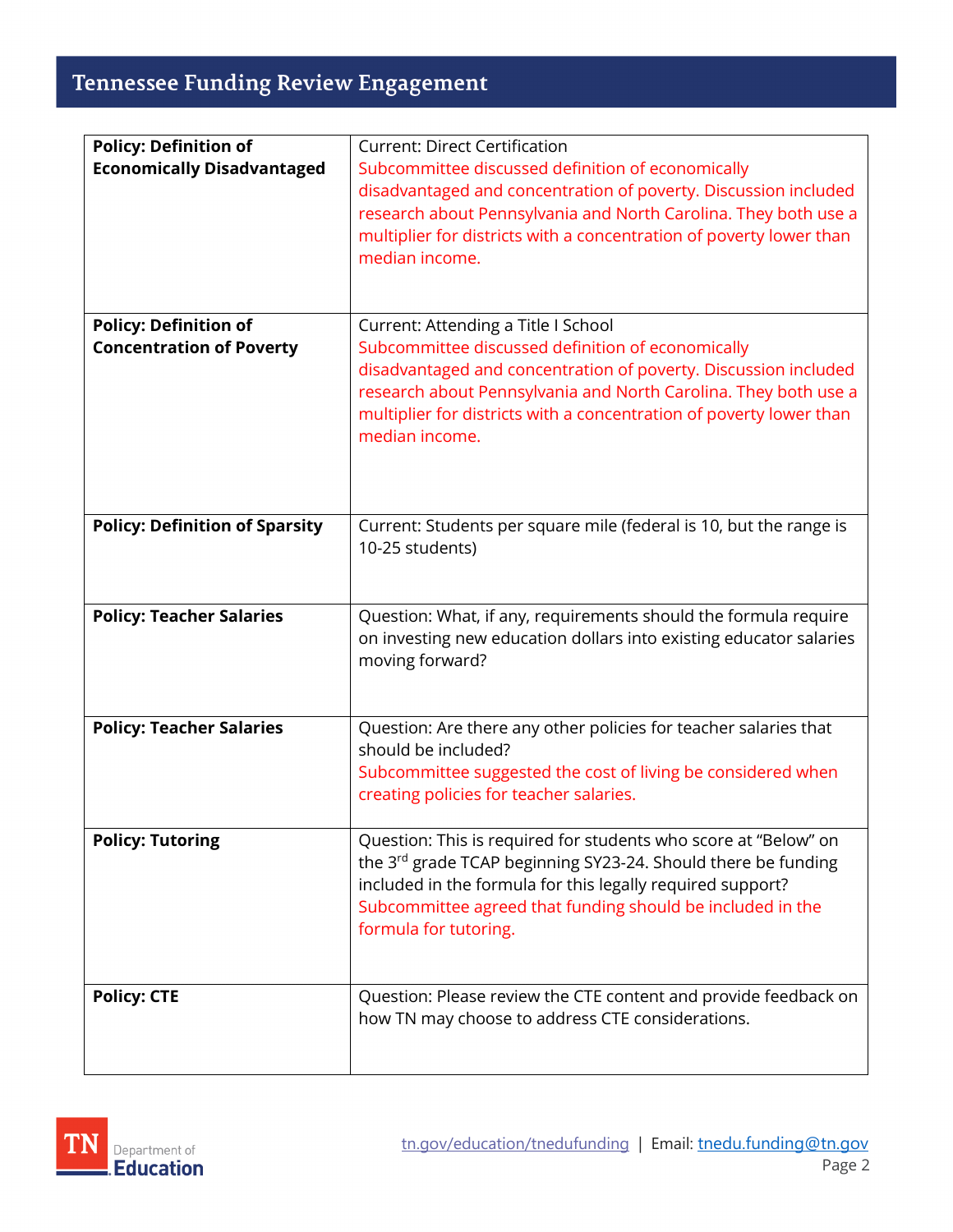## **Tennessee Funding Review Engagement**

| <b>Policy: K-2 Weight</b>            | Question from the Steering Committee: How might you consider                                                                                                                                                                                                                                                                                                      |
|--------------------------------------|-------------------------------------------------------------------------------------------------------------------------------------------------------------------------------------------------------------------------------------------------------------------------------------------------------------------------------------------------------------------|
|                                      | a K-2 weight or additional investment in the earlier grades?                                                                                                                                                                                                                                                                                                      |
|                                      |                                                                                                                                                                                                                                                                                                                                                                   |
| <b>Policy: Outcomes</b>              | Question from the Steering Committee: They would like to see<br>outcomes options for middle school. What outcomes does your<br>subcommittee recommend?<br>Subcommittee suggested a % of growth on the WIDA test as an<br>outcome option. Also, suggested CTE middle school exposure<br>programs and STEM outcomes                                                 |
| <b>Policy: Outcomes</b>              | Question from the Steering Committee: They would like to see<br>other outcomes options for elementary school. What outcomes<br>does your subcommittee recommend?                                                                                                                                                                                                  |
| <b>Policy: Accountability</b>        | Question from the Steering Committee: What accountability<br>measures should be included in any new formula proposal, or<br>what ideas do you have?<br>Subcommittee suggested benchmarks are in place before<br>funding is approved. Should be based on growth and not<br>achievement.                                                                            |
| <b>Policy: Reporting</b>             | Question: What information should be included in public<br>reporting for school and for district level financials?                                                                                                                                                                                                                                                |
| <b>Policy: Funding Year</b>          | Question: Should funding reflect the current year or the prior<br>year (as it does now)? For fast-growing districts, it may be<br>beneficial to receive the funds in real time to meet the costs of<br>that year and for declining enrollment districts, it may be harder<br>to adjust budgets in real time. Given that challenge, are there<br>mitigation ideas? |
| <b>Policy: ADM Shifts</b>            | Question: Student enrollment may fluctuate down in a given year<br>(up or down). Should there be any consideration for hold<br>harmless or fixed costs, or should the funding be specific and<br>reflective of the actual enrollment?                                                                                                                             |
| <b>Policy: Maintenance of Effort</b> | Question: How should we consider Maintenance of Effort at the<br>local level? (It provides consistent funding but may deter local<br>investment because of the requirement to continue).                                                                                                                                                                          |